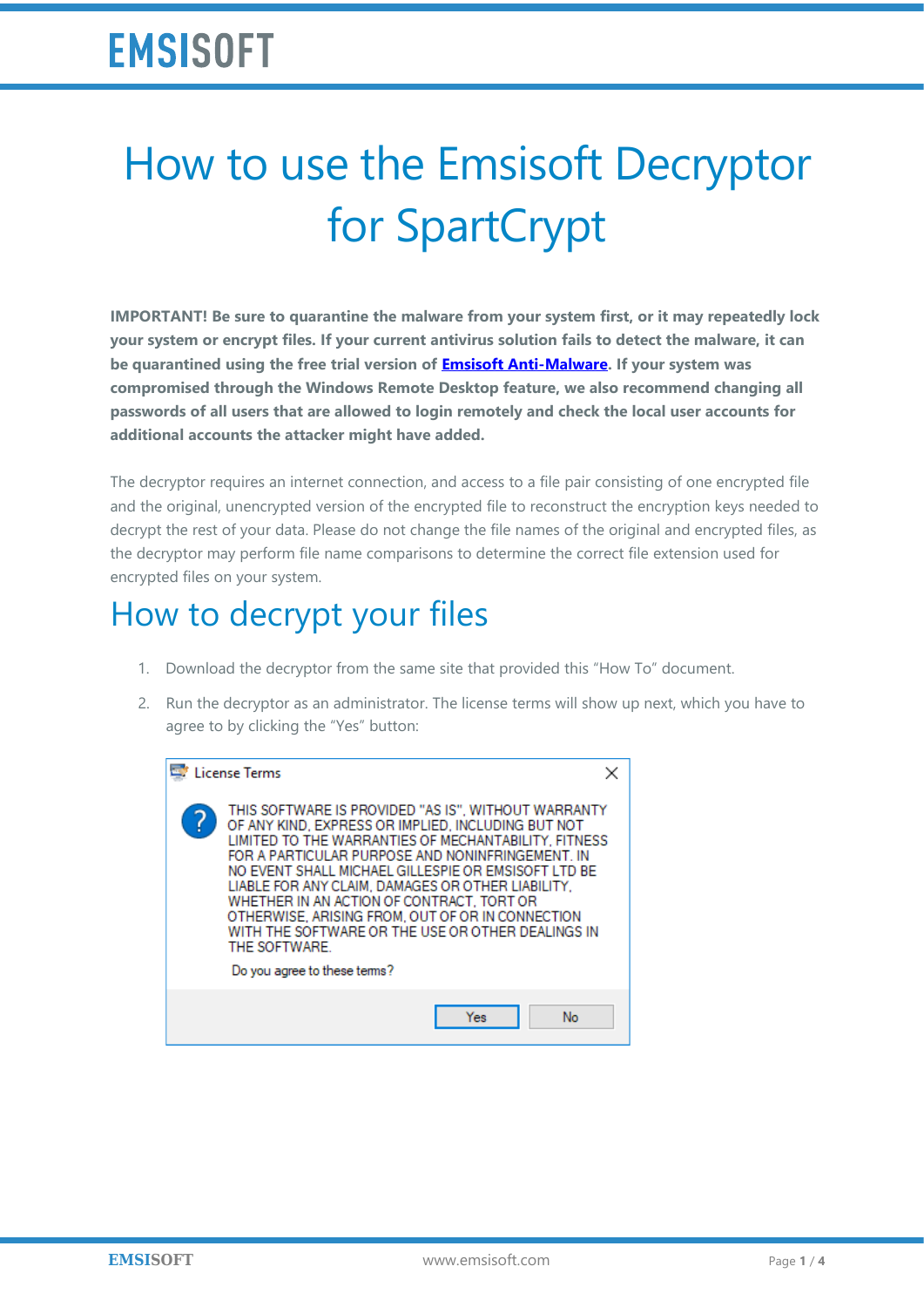3. After accepting the terms, select your file pair using the "Browse" buttons. Optionally, the number of CPU threads to use may be changed; the default is one less than those available. Then, click the "Start" button.

| <b>Emsisoft Decryptor for SpartCrypt</b>                                                                                                                                                                        |                                  | П                | $\times$ |
|-----------------------------------------------------------------------------------------------------------------------------------------------------------------------------------------------------------------|----------------------------------|------------------|----------|
| <b>EMSISOFT</b> Decryptor                                                                                                                                                                                       | For SpartCrypt - Version 1.0.0.0 |                  |          |
| <b>Bruteforcer</b>                                                                                                                                                                                              |                                  |                  |          |
| Encrypted / Original File Pair<br>Please select an encrypted file:<br>D:\_Analysis\SpartCrypt\Case0\Chrysanthemum.jpg.SpartCrypt[LordCracker@protonmail.com]-[I<br>Please select the original of the same file: |                                  | Browse<br>Browse |          |
| D:\ Analysis\SpartCrypt\Case0\Chrysanthemum.jpq<br>Ransom Note                                                                                                                                                  |                                  |                  |          |
| Please select a ransom note:<br>No file selected                                                                                                                                                                |                                  | Browse           |          |
| Threads: $ 11 $                                                                                                                                                                                                 |                                  | <b>Start</b>     |          |
| © 2019 Emsisoft Ltd.<br>A free of charge service by Emsisoft - www.emsisoft.com                                                                                                                                 |                                  |                  |          |

4. The decryptor will start to reconstruct the required encryption parameters. Depending on the ransomware and your computer, this process can take a significant amount of time.

| $\cdots$<br>$\cdots$<br>.<br>$\sim$<br>.<br><b><i><u>ALCOHOL: 400 AM</u></i></b><br>.<br>.,.<br>. 5.5<br>.<br>.,,<br>,,,,,<br>.<br>,,,,,,,,,,,,,,<br>$\cdots$<br>$\cdots$<br>.<br>. .<br>.<br>.<br>.<br>. .<br>.<br>,,,,,,,<br>ووه<br>.,,<br>,,,,,,,<br>,,,,,,,,,,,,,,<br>5.3.3<br>,,,,,,<br>$\sim$<br>.<br>1.111<br>$\sim$ $\sim$<br>$\sim$<br>$\sim$<br>$\sim$ $\sim$<br>$\cdots$<br>$\sim$<br>$\cdots$<br>$\cdots$<br>.,,.<br>$\overline{\phantom{a}}$<br>5.5.5<br>,,<br>$\overline{\phantom{a}}$<br>. 2.2<br>,,<br>. 3.3.<br>5.5.7<br>$\overline{\phantom{a}}$<br>5.3.3<br>.<br><b>ALC: YES</b><br>$\sim$<br>. .<br>33<br>131<br>131<br>$\sim$ $\sim$<br>. .<br>$\mathbf{1}$<br>,,<br>$\sim$ $\sim$<br>ززه<br>,,<br>. 5.3.3<br>,,,,<br>5.3.3<br><b>ALC</b><br>.<br>.<br>$\sim$<br>334<br>$\sim$<br>$\sim$<br>$\sim$ $\sim$<br>135<br>. 5.5<br>5.3.3<br>,,<br>$\overline{\phantom{a}}$<br>.,,,<br>,,,,<br>5.5.3<br>$\blacksquare$<br>$\sim$ $\sim$<br>1.1.1.1<br>5333<br>33<br>.<br>$\sim$<br>135<br>.33<br>$\sim$ $\sim$<br>.,,,<br>.,,<br>.<br>,,,,<br>5.5.3<br>.<br><b><i><u>ALCOHOL: 40</u></i></b><br><b>COL</b><br>.<br>$\sim$<br><b><i><u>ALCOHOL: 40</u></i></b><br>$\sim$ $\sim$<br>$\cdots$<br>,,,,,<br>.,,<br>,,,,,<br>,,,,,<br>.,,<br>$\cdots$<br>. <i>.</i> .<br>5.5.3<br>.<br>$-0.00000$<br>. .<br>$\sim$ $\sim$ $\sim$<br>435<br>$\sim$<br>.<br>$\cdots$<br>. 5.5.5<br>.,,<br>.,,,<br>$\cdots$<br>,,,,,<br>5.5.3<br>$\cdots$<br>.<br>$\sim$<br>10,000<br>$\sim$ $\sim$<br>$\sim$ $\sim$<br>$\sim$ $\sim$<br>1.11<br>$\cdots$<br>. .<br>135<br>$\cdots$<br>و و<br>.,,<br>,,,,,<br>د د<br>.,,<br>د د<br>5.3.3<br>.,.<br>. .<br>$\cdots$<br>.<br>$\cdots$<br>$\cdots$<br>$\cdots$<br>33<br>131<br>530<br>$\cdots$<br>$\overline{\phantom{a}}$<br>$\mathcal{F}(\mathcal{F})$<br>.<br>. 5.5<br>$\overline{\phantom{a}}$<br>5.3.3<br>.,.<br>$\sim$ $\sim$<br>$\sim$ $\sim$<br>$\sim$ 10 $\pm$<br>$\sim$ $\sim$<br>$\cdots$<br>. .<br>$\sim$<br>$\sim$<br>$\cdots$<br>$\cdots$<br>. .<br>$\cdots$<br>دد<br>د د<br>د د<br>.,.<br>$\sim$<br>د د<br>ززه<br>,,,<br>5.3.3<br>.,,<br>5.3<br>5.3.3<br>117777<br>$\sim$<br><b>ALC Y</b><br><br>. .<br>1.111<br>$\cdots$<br>$\sim$ $\sim$<br>$\sim$<br>$\sim$ $\sim$<br>$\cdots$<br>$\cdots$<br>.,.<br>5.3.3<br>,,, ,,,<br>.,,<br>,,, ,,,<br>$\overline{\phantom{a}}$<br>$\overline{\phantom{a}}$<br>$\overline{\phantom{a}}$<br>5.5.3<br><b><i>Provident</i></b><br><b><i><u>A A A A A A</u></i></b><br>$\sim$<br>$\cdots$<br>$\sim$<br>.<br>.<br>$\sim$<br>$\sim$<br>.,.<br>. 3.3<br>5.3<br>5.3.3<br>,,,,,,<br>,,,,,,<br>5.3.3<br>,,,,,,<br>,,,,,,<br>1.111<br>$\sim$ $\sim$<br>1.1.1<br>$\cdots$<br>1.1.1<br>$\cdots$<br>$\sim$<br>$\sim$<br>.,.<br>5.3.3<br>.<br>.,,<br>.,.<br>. 3.3.3<br>$\overline{\phantom{a}}$<br>5.3.3<br>Emsisoft Decryptor for SpartCrypt v1.0.0.0<br>Attempting to brute force key. This will take a while<br>1366849 Attempts (217 keys per second) - 0.06% |               |  | Emsisoft Decryptor for SpartCrypt |  |  |  |
|--------------------------------------------------------------------------------------------------------------------------------------------------------------------------------------------------------------------------------------------------------------------------------------------------------------------------------------------------------------------------------------------------------------------------------------------------------------------------------------------------------------------------------------------------------------------------------------------------------------------------------------------------------------------------------------------------------------------------------------------------------------------------------------------------------------------------------------------------------------------------------------------------------------------------------------------------------------------------------------------------------------------------------------------------------------------------------------------------------------------------------------------------------------------------------------------------------------------------------------------------------------------------------------------------------------------------------------------------------------------------------------------------------------------------------------------------------------------------------------------------------------------------------------------------------------------------------------------------------------------------------------------------------------------------------------------------------------------------------------------------------------------------------------------------------------------------------------------------------------------------------------------------------------------------------------------------------------------------------------------------------------------------------------------------------------------------------------------------------------------------------------------------------------------------------------------------------------------------------------------------------------------------------------------------------------------------------------------------------------------------------------------------------------------------------------------------------------------------------------------------------------------------------------------------------------------------------------------------------------------------------------------------------------------------------------------------------------------------------------------------------------------------------------------------------------------------------------------------------------------------------------------------------------------------------------------|---------------|--|-----------------------------------|--|--|--|
|                                                                                                                                                                                                                                                                                                                                                                                                                                                                                                                                                                                                                                                                                                                                                                                                                                                                                                                                                                                                                                                                                                                                                                                                                                                                                                                                                                                                                                                                                                                                                                                                                                                                                                                                                                                                                                                                                                                                                                                                                                                                                                                                                                                                                                                                                                                                                                                                                                                                                                                                                                                                                                                                                                                                                                                                                                                                                                                                            |               |  |                                   |  |  |  |
|                                                                                                                                                                                                                                                                                                                                                                                                                                                                                                                                                                                                                                                                                                                                                                                                                                                                                                                                                                                                                                                                                                                                                                                                                                                                                                                                                                                                                                                                                                                                                                                                                                                                                                                                                                                                                                                                                                                                                                                                                                                                                                                                                                                                                                                                                                                                                                                                                                                                                                                                                                                                                                                                                                                                                                                                                                                                                                                                            | ;;;;;;        |  |                                   |  |  |  |
|                                                                                                                                                                                                                                                                                                                                                                                                                                                                                                                                                                                                                                                                                                                                                                                                                                                                                                                                                                                                                                                                                                                                                                                                                                                                                                                                                                                                                                                                                                                                                                                                                                                                                                                                                                                                                                                                                                                                                                                                                                                                                                                                                                                                                                                                                                                                                                                                                                                                                                                                                                                                                                                                                                                                                                                                                                                                                                                                            | ;;;;;;;       |  |                                   |  |  |  |
|                                                                                                                                                                                                                                                                                                                                                                                                                                                                                                                                                                                                                                                                                                                                                                                                                                                                                                                                                                                                                                                                                                                                                                                                                                                                                                                                                                                                                                                                                                                                                                                                                                                                                                                                                                                                                                                                                                                                                                                                                                                                                                                                                                                                                                                                                                                                                                                                                                                                                                                                                                                                                                                                                                                                                                                                                                                                                                                                            | \$\$5         |  |                                   |  |  |  |
|                                                                                                                                                                                                                                                                                                                                                                                                                                                                                                                                                                                                                                                                                                                                                                                                                                                                                                                                                                                                                                                                                                                                                                                                                                                                                                                                                                                                                                                                                                                                                                                                                                                                                                                                                                                                                                                                                                                                                                                                                                                                                                                                                                                                                                                                                                                                                                                                                                                                                                                                                                                                                                                                                                                                                                                                                                                                                                                                            | 335           |  |                                   |  |  |  |
|                                                                                                                                                                                                                                                                                                                                                                                                                                                                                                                                                                                                                                                                                                                                                                                                                                                                                                                                                                                                                                                                                                                                                                                                                                                                                                                                                                                                                                                                                                                                                                                                                                                                                                                                                                                                                                                                                                                                                                                                                                                                                                                                                                                                                                                                                                                                                                                                                                                                                                                                                                                                                                                                                                                                                                                                                                                                                                                                            | 335           |  |                                   |  |  |  |
|                                                                                                                                                                                                                                                                                                                                                                                                                                                                                                                                                                                                                                                                                                                                                                                                                                                                                                                                                                                                                                                                                                                                                                                                                                                                                                                                                                                                                                                                                                                                                                                                                                                                                                                                                                                                                                                                                                                                                                                                                                                                                                                                                                                                                                                                                                                                                                                                                                                                                                                                                                                                                                                                                                                                                                                                                                                                                                                                            | 11.111        |  |                                   |  |  |  |
|                                                                                                                                                                                                                                                                                                                                                                                                                                                                                                                                                                                                                                                                                                                                                                                                                                                                                                                                                                                                                                                                                                                                                                                                                                                                                                                                                                                                                                                                                                                                                                                                                                                                                                                                                                                                                                                                                                                                                                                                                                                                                                                                                                                                                                                                                                                                                                                                                                                                                                                                                                                                                                                                                                                                                                                                                                                                                                                                            | ,,,,,,,       |  |                                   |  |  |  |
|                                                                                                                                                                                                                                                                                                                                                                                                                                                                                                                                                                                                                                                                                                                                                                                                                                                                                                                                                                                                                                                                                                                                                                                                                                                                                                                                                                                                                                                                                                                                                                                                                                                                                                                                                                                                                                                                                                                                                                                                                                                                                                                                                                                                                                                                                                                                                                                                                                                                                                                                                                                                                                                                                                                                                                                                                                                                                                                                            | <b>SSSSSS</b> |  |                                   |  |  |  |
|                                                                                                                                                                                                                                                                                                                                                                                                                                                                                                                                                                                                                                                                                                                                                                                                                                                                                                                                                                                                                                                                                                                                                                                                                                                                                                                                                                                                                                                                                                                                                                                                                                                                                                                                                                                                                                                                                                                                                                                                                                                                                                                                                                                                                                                                                                                                                                                                                                                                                                                                                                                                                                                                                                                                                                                                                                                                                                                                            | 335           |  |                                   |  |  |  |
|                                                                                                                                                                                                                                                                                                                                                                                                                                                                                                                                                                                                                                                                                                                                                                                                                                                                                                                                                                                                                                                                                                                                                                                                                                                                                                                                                                                                                                                                                                                                                                                                                                                                                                                                                                                                                                                                                                                                                                                                                                                                                                                                                                                                                                                                                                                                                                                                                                                                                                                                                                                                                                                                                                                                                                                                                                                                                                                                            | 555           |  |                                   |  |  |  |
|                                                                                                                                                                                                                                                                                                                                                                                                                                                                                                                                                                                                                                                                                                                                                                                                                                                                                                                                                                                                                                                                                                                                                                                                                                                                                                                                                                                                                                                                                                                                                                                                                                                                                                                                                                                                                                                                                                                                                                                                                                                                                                                                                                                                                                                                                                                                                                                                                                                                                                                                                                                                                                                                                                                                                                                                                                                                                                                                            | 335           |  |                                   |  |  |  |
|                                                                                                                                                                                                                                                                                                                                                                                                                                                                                                                                                                                                                                                                                                                                                                                                                                                                                                                                                                                                                                                                                                                                                                                                                                                                                                                                                                                                                                                                                                                                                                                                                                                                                                                                                                                                                                                                                                                                                                                                                                                                                                                                                                                                                                                                                                                                                                                                                                                                                                                                                                                                                                                                                                                                                                                                                                                                                                                                            |               |  |                                   |  |  |  |
|                                                                                                                                                                                                                                                                                                                                                                                                                                                                                                                                                                                                                                                                                                                                                                                                                                                                                                                                                                                                                                                                                                                                                                                                                                                                                                                                                                                                                                                                                                                                                                                                                                                                                                                                                                                                                                                                                                                                                                                                                                                                                                                                                                                                                                                                                                                                                                                                                                                                                                                                                                                                                                                                                                                                                                                                                                                                                                                                            | ,,,,,,        |  |                                   |  |  |  |
|                                                                                                                                                                                                                                                                                                                                                                                                                                                                                                                                                                                                                                                                                                                                                                                                                                                                                                                                                                                                                                                                                                                                                                                                                                                                                                                                                                                                                                                                                                                                                                                                                                                                                                                                                                                                                                                                                                                                                                                                                                                                                                                                                                                                                                                                                                                                                                                                                                                                                                                                                                                                                                                                                                                                                                                                                                                                                                                                            |               |  |                                   |  |  |  |
|                                                                                                                                                                                                                                                                                                                                                                                                                                                                                                                                                                                                                                                                                                                                                                                                                                                                                                                                                                                                                                                                                                                                                                                                                                                                                                                                                                                                                                                                                                                                                                                                                                                                                                                                                                                                                                                                                                                                                                                                                                                                                                                                                                                                                                                                                                                                                                                                                                                                                                                                                                                                                                                                                                                                                                                                                                                                                                                                            |               |  |                                   |  |  |  |
|                                                                                                                                                                                                                                                                                                                                                                                                                                                                                                                                                                                                                                                                                                                                                                                                                                                                                                                                                                                                                                                                                                                                                                                                                                                                                                                                                                                                                                                                                                                                                                                                                                                                                                                                                                                                                                                                                                                                                                                                                                                                                                                                                                                                                                                                                                                                                                                                                                                                                                                                                                                                                                                                                                                                                                                                                                                                                                                                            |               |  |                                   |  |  |  |
|                                                                                                                                                                                                                                                                                                                                                                                                                                                                                                                                                                                                                                                                                                                                                                                                                                                                                                                                                                                                                                                                                                                                                                                                                                                                                                                                                                                                                                                                                                                                                                                                                                                                                                                                                                                                                                                                                                                                                                                                                                                                                                                                                                                                                                                                                                                                                                                                                                                                                                                                                                                                                                                                                                                                                                                                                                                                                                                                            |               |  |                                   |  |  |  |
|                                                                                                                                                                                                                                                                                                                                                                                                                                                                                                                                                                                                                                                                                                                                                                                                                                                                                                                                                                                                                                                                                                                                                                                                                                                                                                                                                                                                                                                                                                                                                                                                                                                                                                                                                                                                                                                                                                                                                                                                                                                                                                                                                                                                                                                                                                                                                                                                                                                                                                                                                                                                                                                                                                                                                                                                                                                                                                                                            |               |  |                                   |  |  |  |
|                                                                                                                                                                                                                                                                                                                                                                                                                                                                                                                                                                                                                                                                                                                                                                                                                                                                                                                                                                                                                                                                                                                                                                                                                                                                                                                                                                                                                                                                                                                                                                                                                                                                                                                                                                                                                                                                                                                                                                                                                                                                                                                                                                                                                                                                                                                                                                                                                                                                                                                                                                                                                                                                                                                                                                                                                                                                                                                                            |               |  |                                   |  |  |  |
|                                                                                                                                                                                                                                                                                                                                                                                                                                                                                                                                                                                                                                                                                                                                                                                                                                                                                                                                                                                                                                                                                                                                                                                                                                                                                                                                                                                                                                                                                                                                                                                                                                                                                                                                                                                                                                                                                                                                                                                                                                                                                                                                                                                                                                                                                                                                                                                                                                                                                                                                                                                                                                                                                                                                                                                                                                                                                                                                            |               |  |                                   |  |  |  |
|                                                                                                                                                                                                                                                                                                                                                                                                                                                                                                                                                                                                                                                                                                                                                                                                                                                                                                                                                                                                                                                                                                                                                                                                                                                                                                                                                                                                                                                                                                                                                                                                                                                                                                                                                                                                                                                                                                                                                                                                                                                                                                                                                                                                                                                                                                                                                                                                                                                                                                                                                                                                                                                                                                                                                                                                                                                                                                                                            |               |  |                                   |  |  |  |
|                                                                                                                                                                                                                                                                                                                                                                                                                                                                                                                                                                                                                                                                                                                                                                                                                                                                                                                                                                                                                                                                                                                                                                                                                                                                                                                                                                                                                                                                                                                                                                                                                                                                                                                                                                                                                                                                                                                                                                                                                                                                                                                                                                                                                                                                                                                                                                                                                                                                                                                                                                                                                                                                                                                                                                                                                                                                                                                                            |               |  |                                   |  |  |  |
|                                                                                                                                                                                                                                                                                                                                                                                                                                                                                                                                                                                                                                                                                                                                                                                                                                                                                                                                                                                                                                                                                                                                                                                                                                                                                                                                                                                                                                                                                                                                                                                                                                                                                                                                                                                                                                                                                                                                                                                                                                                                                                                                                                                                                                                                                                                                                                                                                                                                                                                                                                                                                                                                                                                                                                                                                                                                                                                                            |               |  |                                   |  |  |  |
|                                                                                                                                                                                                                                                                                                                                                                                                                                                                                                                                                                                                                                                                                                                                                                                                                                                                                                                                                                                                                                                                                                                                                                                                                                                                                                                                                                                                                                                                                                                                                                                                                                                                                                                                                                                                                                                                                                                                                                                                                                                                                                                                                                                                                                                                                                                                                                                                                                                                                                                                                                                                                                                                                                                                                                                                                                                                                                                                            |               |  |                                   |  |  |  |
|                                                                                                                                                                                                                                                                                                                                                                                                                                                                                                                                                                                                                                                                                                                                                                                                                                                                                                                                                                                                                                                                                                                                                                                                                                                                                                                                                                                                                                                                                                                                                                                                                                                                                                                                                                                                                                                                                                                                                                                                                                                                                                                                                                                                                                                                                                                                                                                                                                                                                                                                                                                                                                                                                                                                                                                                                                                                                                                                            |               |  |                                   |  |  |  |
|                                                                                                                                                                                                                                                                                                                                                                                                                                                                                                                                                                                                                                                                                                                                                                                                                                                                                                                                                                                                                                                                                                                                                                                                                                                                                                                                                                                                                                                                                                                                                                                                                                                                                                                                                                                                                                                                                                                                                                                                                                                                                                                                                                                                                                                                                                                                                                                                                                                                                                                                                                                                                                                                                                                                                                                                                                                                                                                                            |               |  |                                   |  |  |  |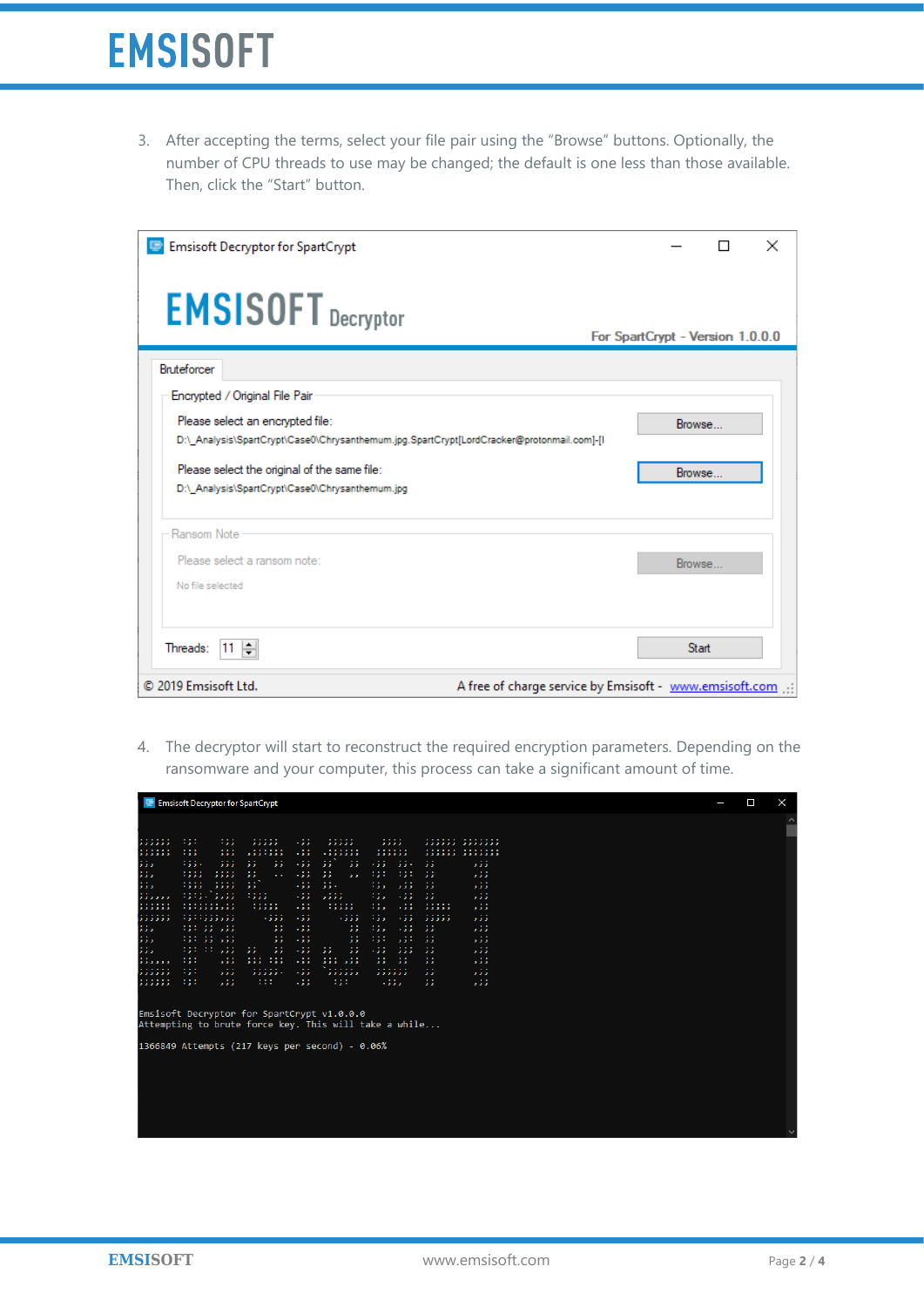## **EMSISOFT**

5. The decryptor will display the reconstructed encryption details once the recovery process has finished. The display is purely informational to confirm that the required encryption details have been found:

| <b>Decryption Key Found</b> |                                                                                                                                                                                |  |  |  |  |  |  |  |
|-----------------------------|--------------------------------------------------------------------------------------------------------------------------------------------------------------------------------|--|--|--|--|--|--|--|
|                             | The decryptor detected the following encryption details to be a match<br>for the given file:                                                                                   |  |  |  |  |  |  |  |
|                             | Key: 81A2C7B8E7A9AE2A47B1431C49338BF4                                                                                                                                          |  |  |  |  |  |  |  |
|                             |                                                                                                                                                                                |  |  |  |  |  |  |  |
|                             |                                                                                                                                                                                |  |  |  |  |  |  |  |
|                             | Please keep in mind that there is a slight chance that this key might<br>be wrong. We suggest trying decrypting a few files first to check<br>whether it is working correctly. |  |  |  |  |  |  |  |
|                             | ок                                                                                                                                                                             |  |  |  |  |  |  |  |

6. Once a key is found, click "OK" to open the primary decryptor user interface:

| <b>Emsisoft Decryptor for SpartCrypt</b> |                   | ×<br>П                                                  |
|------------------------------------------|-------------------|---------------------------------------------------------|
| <b>EMSISOFT</b> Decryptor                |                   | For SpartCrypt - Version 1.0.0.1                        |
| Decryptor<br>Results Options About       |                   |                                                         |
| C:\<br>D:N                               |                   |                                                         |
| Add folder<br>Remove object(s)           | Clear object list | Decrypt                                                 |
| © 2019 Emsisoft Ltd.                     |                   | A free of charge service by Emsisoft - www.emsisoft.com |

7. By default, the decryptor will pre-populate the locations to decrypt with the currently connected drives and network drives. Additional locations can be added using the "Add" button.